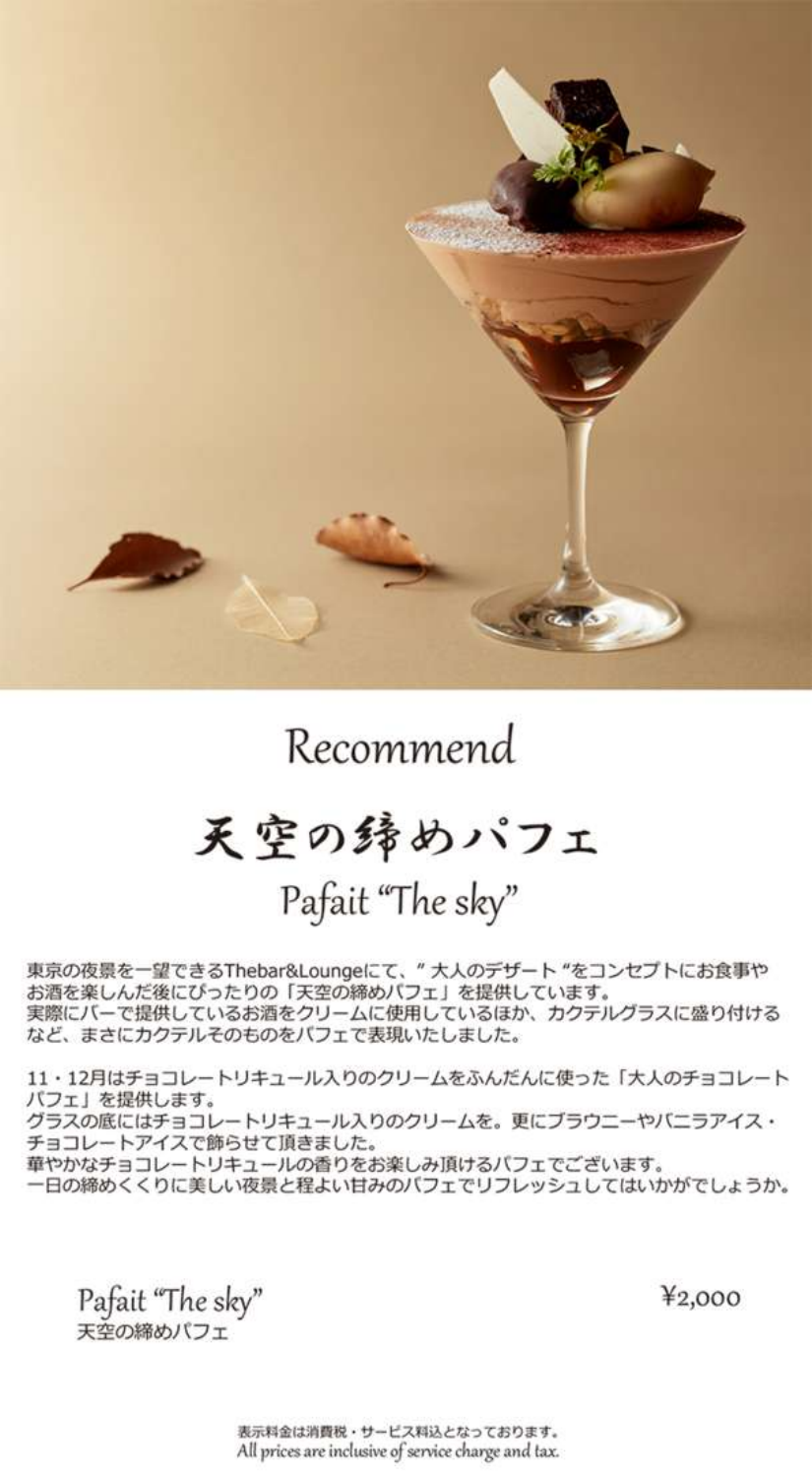

|  | Cocktail Socktail Socktail Socktail Socktail Socktail Socktail Socktail Socktail Socktail Socktail Sockta |  |  |
|--|-----------------------------------------------------------------------------------------------------------|--|--|
|--|-----------------------------------------------------------------------------------------------------------|--|--|

| MONT BLANC WINE COOLER<br>モンプランのワインクーラー           | 42,000 |
|---------------------------------------------------|--------|
| JONATHAN ROYAL<br>紅玉ロワイヤル                         | 42,000 |
| ESPRESSO&STOUTBEERCOCKTAIL<br>エスプレッソとスタウトビールのカクテル | 41,800 |
|                                                   |        |



## 5 BEST WHISKY IN THE WORLD 世界5大ウイスキー

世界的なウイスキー生産国として知られる、<br>スコットランド・アイルランド・アメリカ・カナダ・日本の5か国で<br>作られるウイスキーをどうぞご堪能下さい。

The Macallan Double Cask 12 yrs ザ・マッカラン ダブルカスク 12y

**Black Bush** し…… し……<br>ブラックブッシュ

Blanton ブラントン

Canadian Club 20yrs<br>カナディアン クラブ 20y

Hibiki Blender's choice 響 ブレンダーズチョイス

Glass ¥2,700

ೂ

Glass ¥1,800

Glass ¥2,400

Glass  $42,600$ 

Glass ¥3,100

表示料金は消費税・サービス料込となっております。<br>All prices are inclusive of service charge and tax.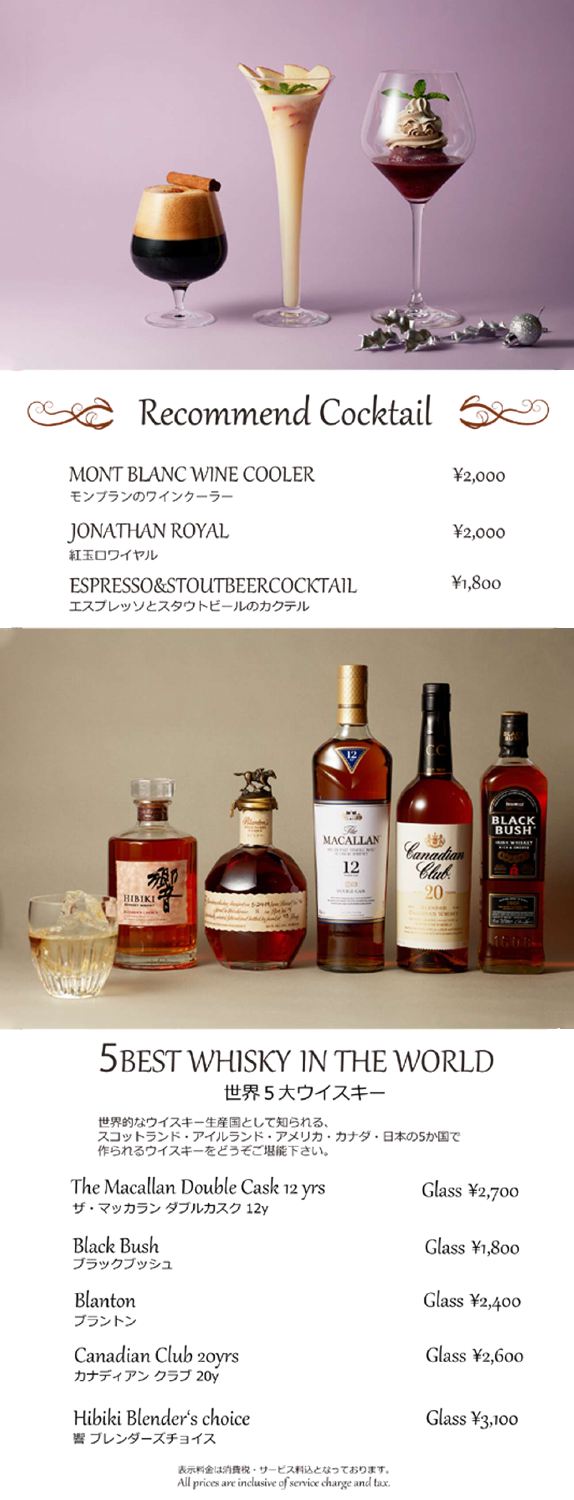Standard Cocktail  $\leq$ 

 $\begin{array}{c} \sqrt{2} \end{array}$ 

D

 $\overline{ }$ 

| — Gin Base                       |        |
|----------------------------------|--------|
| Martini<br>マティーニ                 | 41,600 |
| White Lady<br>ホワイト レディ           | 1,600  |
| Singapore Sling<br>シンガポール スリング   | 1,600  |
| — Vodka Base                     |        |
| Screw Driver<br>スクリュー ドライバー      | 41,800 |
| Salty Dog<br>ソルティードッグ            | 1,600  |
| Cosmopolitan<br>コスモポリタン          | 1,600  |
| — Rum Base                       |        |
| Sol Cubano<br>ソルクバーノ             | 41,600 |
| Cuba Libre<br>キューバリブレ            | 1,600  |
| Daiquiri<br>ダイキリ                 | 1,600  |
| —— Tequila Base                  |        |
| Golden Margarita<br>ゴールデン マルガリータ | 41,800 |
| Tequila Sunrise<br>テキーラサンライズ     | 1,800  |
| Matador<br>マタドール                 | 1,600  |
| Whisky and Brandy Base           |        |
| Manhattan<br>マンハッタン              | 41,700 |
| Side Car<br>サイドカー                | 1,900  |
| Alexander<br>アレキサンダー             | 1,900  |
| — Other Base                     |        |
| Spumoni<br>スプモーニ                 | 41,600 |
| China Blue<br>チャイナ ブルー           | 1,600  |
| Grass Hopper<br>グラスホッパー          | 1,600  |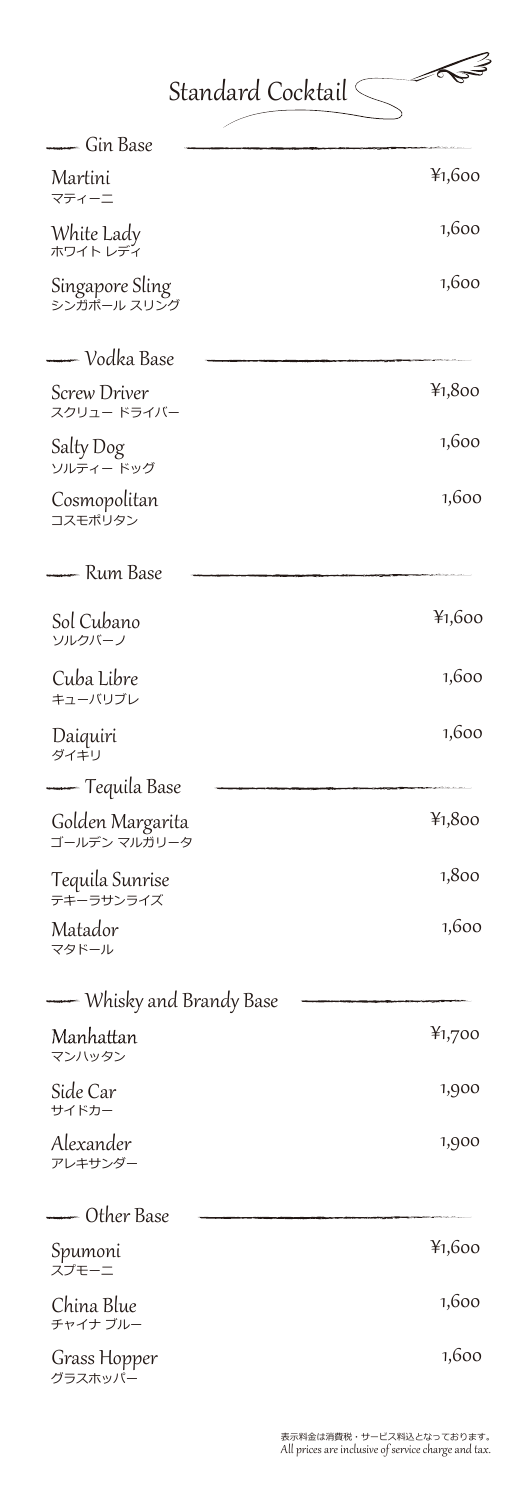| Taste of Mocktail<br>Non Alcohol                                                                                        |                    |
|-------------------------------------------------------------------------------------------------------------------------|--------------------|
| Sex on the beach (Non Alcohol)<br>セックス オンザビーチ (ノンアルコール)<br>Nectar. Pineapple Juice. Cranberry Juice                     | 41,600             |
| Shangri-La (Non Alcohol)<br>シャングリラ (ノン アルコール)<br>Strawberry Syrup . Passion Fruit Syrup . Cranberry Juice . Tonic Water | 1,600              |
| Spirits                                                                                                                 |                    |
| Japanese Spirits                                                                                                        |                    |
| KINOBI KYOTO Dry Gin<br>ドライジン<br>季の美<br>京都                                                                              | 42,600             |
| Nikka Coffey Gin<br>ニッカ カフェ ジン                                                                                          | 2,400              |
| Japanese Craft Gin "ROKU"<br>ジャパニーズ クラフト ジン ロク                                                                          | 2,200              |
| Tumugi<br>ツムギ                                                                                                           | 1,500              |
|                                                                                                                         |                    |
| Gin                                                                                                                     |                    |
| Monkey 47<br>モンキ                                                                                                        | 43,100             |
| Star of Bombay/Hendricks/Tanqueray NO.TEN<br>(スター オブ ボンベイ / ヘンドリックス / タンカレーNo.TEN)                                      | 1,900              |
| Vodka                                                                                                                   |                    |
| Belvedere/Grey Goose<br>(ベルヴェデール / グレイ グース)                                                                             | 41,900             |
| Rum                                                                                                                     |                    |
| Ron Zacapa X.O<br>ロン サカパ X.O                                                                                            | $\frac{1}{2}$ ,900 |
| Ron Zacapa Centenario<br>ロン サカパ センテナリオ                                                                                  | 1,900              |
| Tequila                                                                                                                 |                    |
| Don Julio Reposado<br>ドン フリオ レポサド                                                                                       | ¥1,900             |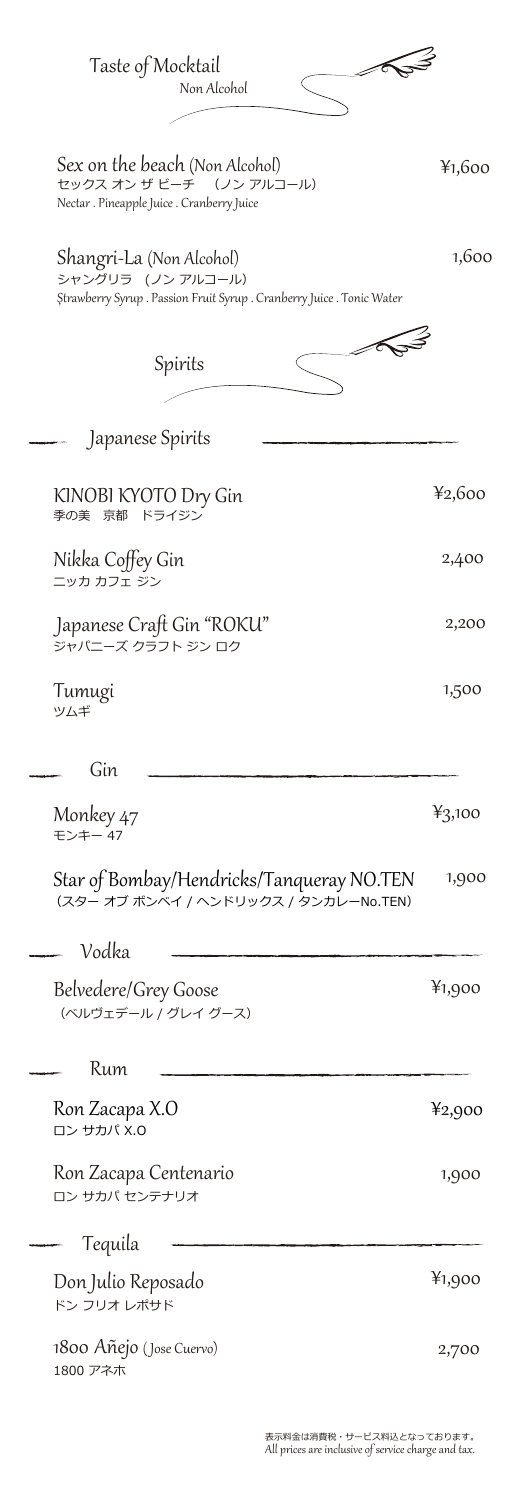| Single Malt Whisky | ≤⋛ |
|--------------------|----|
|                    |    |

| The Macallan 18 yrs<br>ザ・マッカラン 18y                    | 45,600 |
|-------------------------------------------------------|--------|
| Glenmorangie 18 yrs<br>グレンモーレンジィ 18y                  | 3,700  |
| The Macallan Double Cask 12 yrs<br>ザ・マッカラン ダブルカスク 12y | 2,700  |
| The Singleton Dufftown 18 yrs<br>ザ シングルトン ダフタウン 18y   | 2,500  |
| Glenfiddich 15 yrs<br>グレンフィディック 15y                   | 2,200  |
| The Glenlivet 18yrs<br>ザ・グレンリベット 18y                  | 2,500  |
| Bowmore 18 yrs<br>ボウモア 18y                            | 3,700  |
| Lagavulin 16 yrs<br>ラガヴーリン 16y                        | 2,200  |
| Laphroaig 10 yrs<br>ラフロイグ 10y                         | 2,200  |
| Ardbeg 10 yrs<br>アードベック 10v                           | 2,200  |
| Talisker 10 yrs<br>タリスカー 10v                          | 2,200  |

## Blended Scotch Whisky

| Ballantine's 30 yrs<br>バランタイン 30y                                                         | ¥11,000 |
|-------------------------------------------------------------------------------------------|---------|
| Royal House Hold<br>ロイヤル ハウスホールド                                                          | 5,600   |
| Johnnie Walker Blue Label<br>ジョニーウォーカー ブルーラベル                                             | 3,700   |
| Ballantine's 17 yrs Tribute Release Limited Edition<br>バランタイン 17v トリビュート リリース リミテッドエディション | 3,100   |
| Chivas Regal 18 yrs<br>シーバスリーガル 18y                                                       | 2,700   |
| Dewar's 18 yrs<br>デュワーズ 18y                                                               | 2,700   |
| Old Parr 12 yrs<br>オールドパー 12y                                                             | 2,200   |

Notes

 $\overline{\phantom{0}}$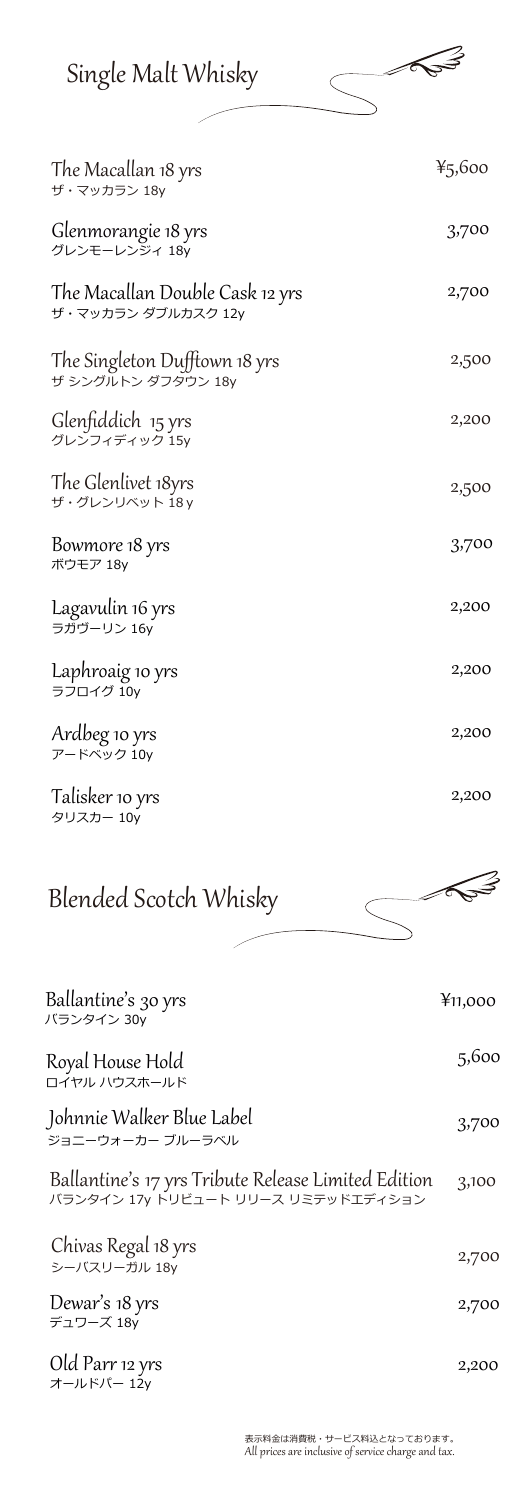| Japanese Whisky $\subset$                                 |          |
|-----------------------------------------------------------|----------|
| Nikka Taketsuru Pure Malt 21 yrs<br>ニッカ 竹鶴 21 y           | 4,200    |
| Nikka Taketsuru Pure Malt 17 yrs<br>ニッカ 竹鶴 17y            | 3,100    |
| Suntory Hibiki Blender's Choice<br>サントリー 響 ブレンダーズチョイス     | 3,100    |
| Suntory Yamazaki 12 yrs<br>サントリー 山崎 12y                   | 2,600    |
| Kirin Fuji-Sanroku signature Blend<br>キリン 富士山麓 シグニチャーブレンド | 2,100    |
| The Nikka Tailored<br>ザ・ニッカ テーラード                         | 2,100    |
| American Whiskey $\sub$                                   |          |
| Blanton<br>ブラントン                                          | 42,400   |
| Jack Daniels Single Barrel<br>ジャックダニエル シングルバレル            | 2,400    |
| Wild Turkey 13 yrs<br>ワイルド ターキー 13y                       | 2,400    |
| Maker's Mark 46<br>メーカーズ マーク 46                           | 2,200    |
| 1.W.Harpar 12yrs<br>$I.W.J \leftarrow J(-12y)$            | 2,100    |
| Another Whiskey $\epsilon$                                |          |
| Poul John Edited<br>ポール ジョン エディテッド                        | $*2,400$ |
| <b>Black Bush</b><br>ブラック ブッシュ                            | 1,800    |
| Canadian Club 20yrs<br>カナディアン クラブ 20y                     | 2,600    |
| Canadian Club 12yrs<br>カナディアン クラブ 12y                     | 1,800    |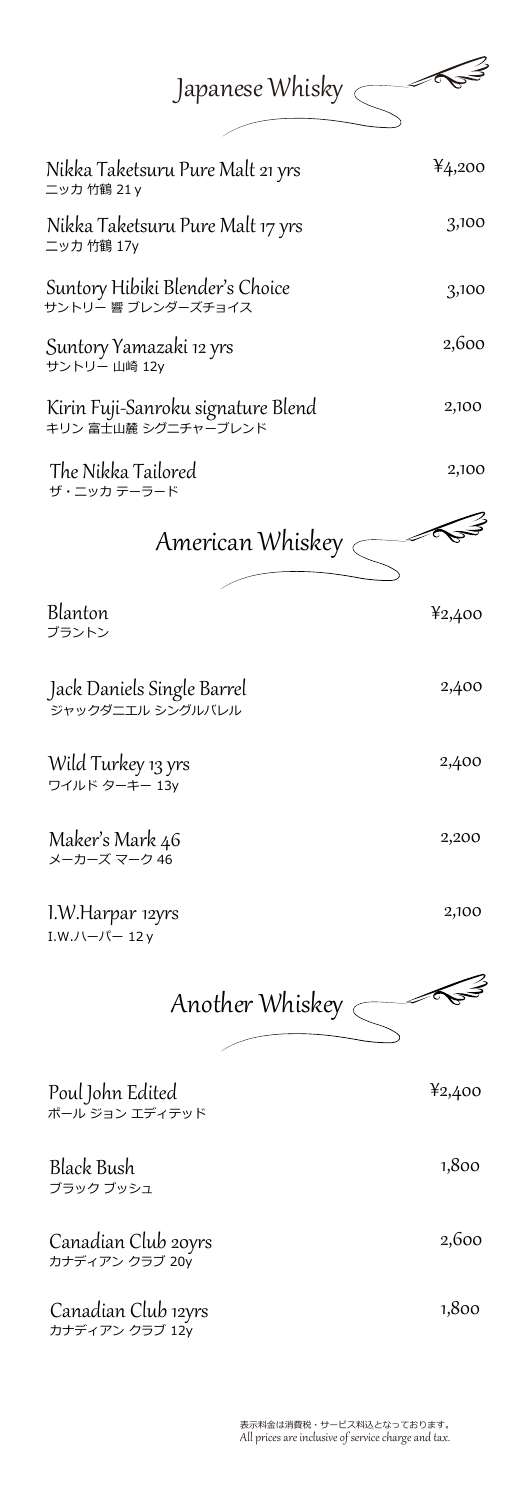| Brandy & Other Brandy                              |        |
|----------------------------------------------------|--------|
| Cognac • Armagnac                                  |        |
| Hennessy X.O<br>ヘネシー X.0                           | 43,600 |
| Courvoisier X.O<br>クルボアジェ X.0                      | 3,600  |
| Paul Giraud 15yrs<br>ポール ジロー 15 y                  | 2,500  |
| Hennessy V.S.O.P<br>ヘネシー V.S.O.P                   | 2,400  |
| Gelas 10yrs IArmagnacl<br>ジェラス 10 y                | 2,400  |
| — Calvados                                         |        |
| Chateau Du Breuil 15 yrs<br>シャトードゥブルイユ 15y         | 43,100 |
| — Marc • Grappa                                    |        |
| Marc de Bourgogne a La Mascotte<br>マール・ド・ブルゴーニュ    | 42,400 |
| Grappa Barili dI Sassicaia<br>グラッパ バリーリ・ディ・サッシカイア  | 2,700  |
| F<br>Japanese Shou-chu                             |        |
| Suigyo no majiwari (Kome)<br>水魚乃交 【米】<br>京都        | ¥1,600 |
| Sennen no nemuri (Mugi)<br>千年の眠り<br>【麦】<br>福岡      | 1,600  |
| Tenshi no yuuwaku (Imo)<br>天使の誘惑 【芋】<br>鹿児島        | 2,000  |
| ╱<br>Soft Drinks                                   |        |
| Squeeze Orange Juice<br>スクイーズ オレンジ ジュース            | 41,400 |
| Squeeze Grapefruit Juice<br>スクイーズ グレープ フルーツ ジュース   | 1,400  |
| Appletiser<br>アップルタイザー                             | 1,100  |
| Wilkinson Dry Ginger Ale<br>ウィルキンソン・ドライ ジンジャーエール   | 1,100  |
| Mineral Water (Fuji Mineral,Perrier)<br>ミネラル ウォーター | 1,100  |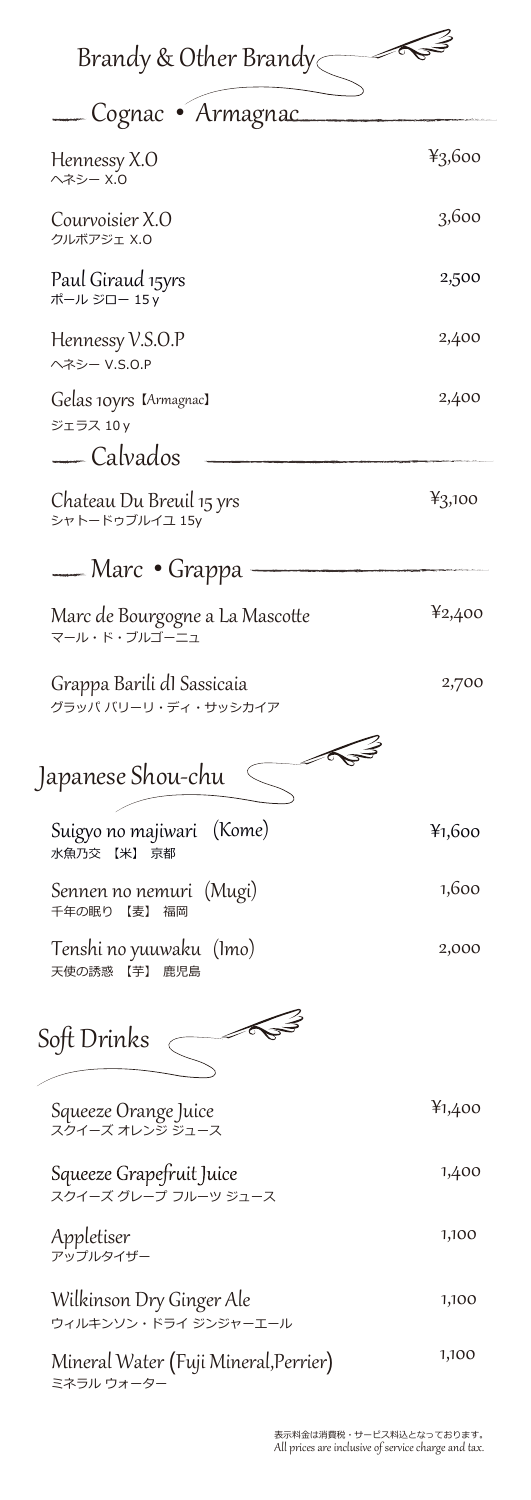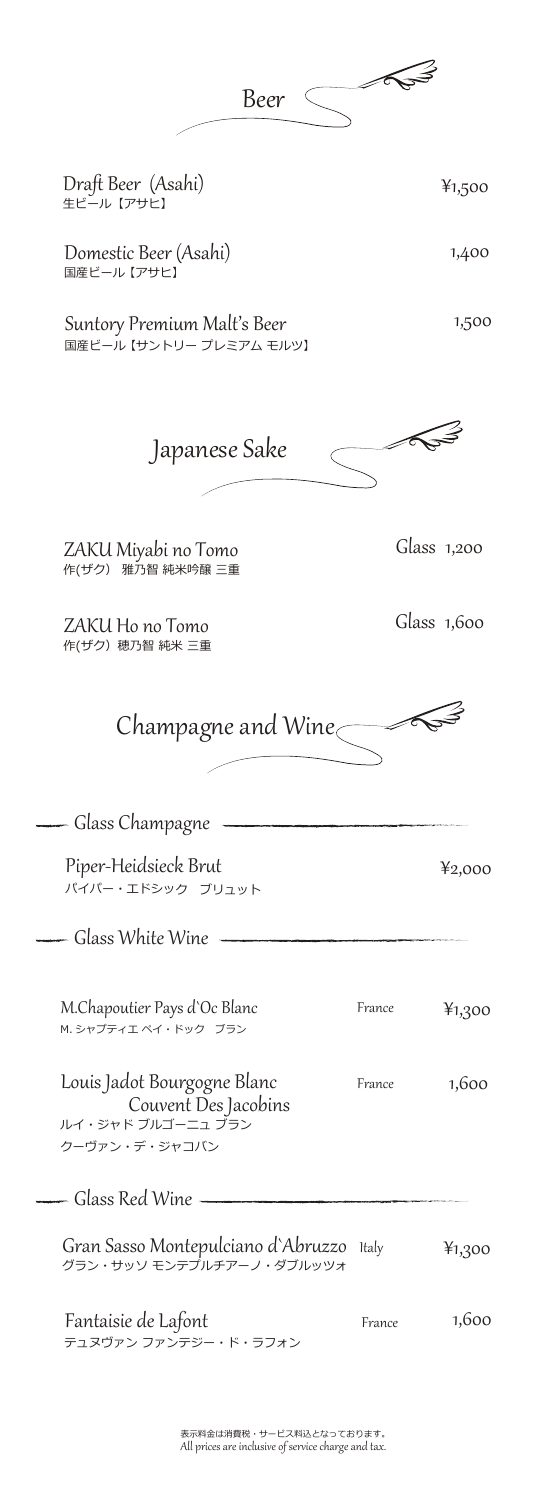1003 Food Menu ヽ

| Grilled Foie-Gras Truffle and Mushroom Duxelles Perigueux Sause                            |        |
|--------------------------------------------------------------------------------------------|--------|
| フォアグラのグリル トリュフとマッシュルームのデュクセル ペリグーソース                                                       | 43,800 |
| A<br>Cheese Board                                                                          |        |
| チーズの盛り合わせ                                                                                  |        |
|                                                                                            | 3,000  |
| Appetizer Board $\bigstar$                                                                 |        |
| 本日のオードヴル盛り合わせ                                                                              | 2,900  |
| Vegetable Stick                                                                            |        |
| 野菜スティック 雲丹のディップ                                                                            |        |
|                                                                                            | 2,000  |
| Ceasar Salad                                                                               |        |
| シーザー サラダ                                                                                   | 1,900  |
| A                                                                                          |        |
| Mixed Leaf Salad<br>ミックスリーフサラダ                                                             |        |
|                                                                                            | 1,900  |
| ෯                                                                                          |        |
| Carpaccio of Seasonal fish $\bigstar$                                                      |        |
| 旬魚のカルパッチョ                                                                                  |        |
|                                                                                            | 43,000 |
| Grilled Aurora Salmon Lily Buld and Seasonal Mushroom Salad<br>オーロラサーモンのグリル 百合根と旬の茸のサラダ仕立て |        |
|                                                                                            | 2,000  |
| Japanese Beef Tail and Taro Terrine with Estragon Mustard                                  |        |
| 和牛テール肉と里芋のテリーヌ エストラゴンマサタード添え                                                               |        |
| A                                                                                          | 2,000  |
| o 10                                                                                       |        |
|                                                                                            |        |
| Grilled Seasonal Fish $\bigstar$<br>旬魚のグリル                                                 |        |
|                                                                                            | 43,000 |
| Grilled loin of Iberico pork 200g                                                          |        |
| スペイン産 イベリコ豚のロース 200g                                                                       | 6,000  |
|                                                                                            |        |
| Grilled Australia Lamb Cutlet(2pcs)<br>オーストラリア産 骨付きラムラック(2 ピース)                            |        |
|                                                                                            | 4,000  |
| American Beef Loin 300g                                                                    |        |
| US 産 牛ロース肉 300g                                                                            | 6,700  |
|                                                                                            |        |
| French Prenoir                                                                             |        |
| フランス産プレノワール                                                                                | 2,700  |
| Meat dishes with 3 kinds of sauces                                                         |        |
| (Chimichurri Sauce, Red Wine Sauce, Black Pepper Sauce)<br>肉料理は3種類のソースでお楽しみ下さい。            |        |
| (チミチュリソース、赤ワインソース、黒胡椒ソース)                                                                  |        |
|                                                                                            |        |

All prices are inclusive of service charge and tax. 表示料金は消費税・サービス料込となっております。